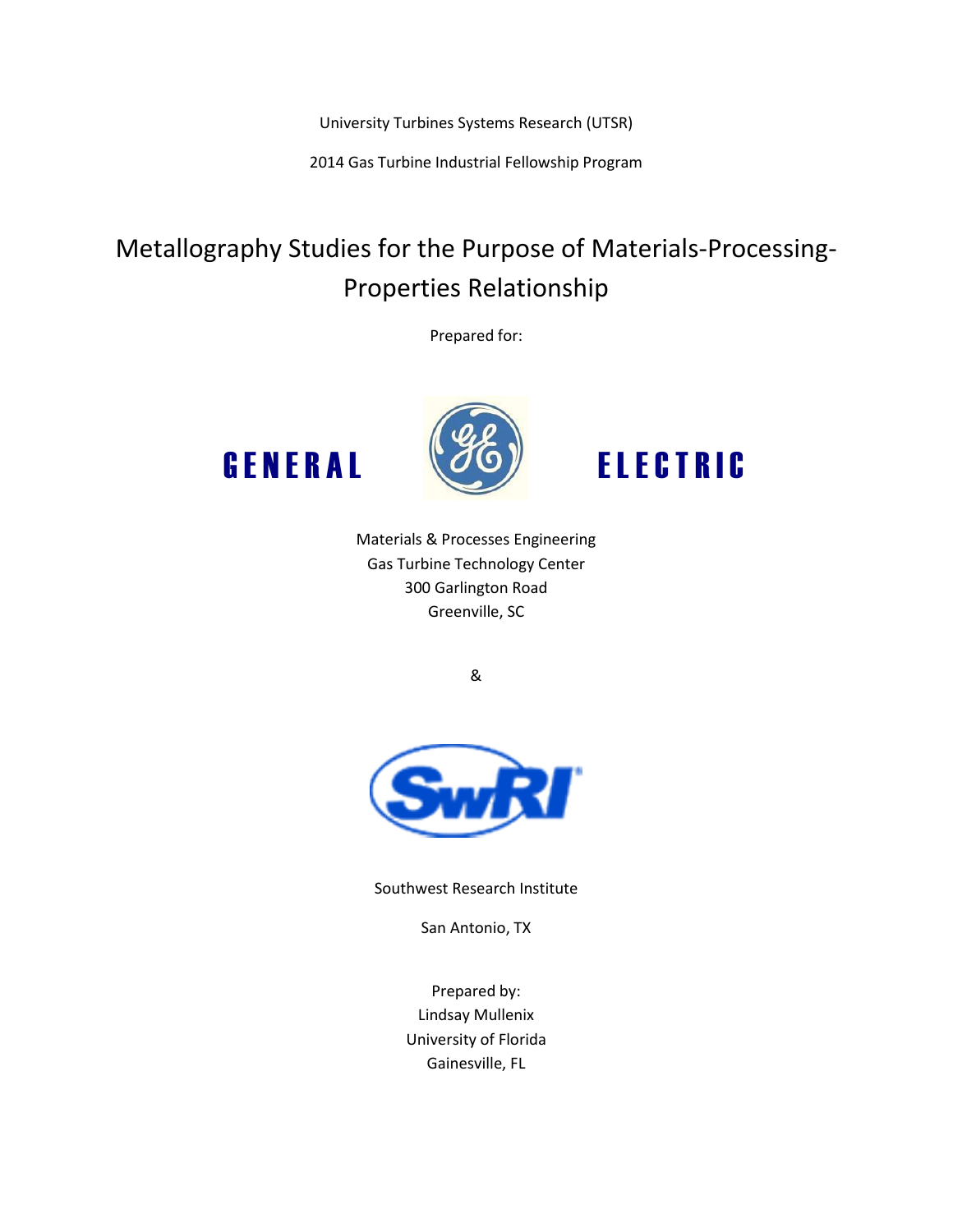## **Abstract**

Metallographic analyses were conducted on a number of samples under different conditions. Measurements included primary dendrite arm spacing, secondary dendrite arm spacing, grain size, degree of solutioning, porosity, hardness, roughness, and a study in serial sectioning. These measurements were conducted to help improve the database used to relate processing, microstructure and properties.

### **Introduction**

The Gas Turbine Materials Development group operates out of General Electric's Greenville, SC campus. They are in charge of material testing and reviewing material specifics. Important aspects of this are understanding and developing the relationship between heat treatment, microstructure, and mechanical properties of the alloys. A number of studies were undertaken on different alloys and geometries to help develop a database from which to draw these relationships.

Many of these alloys are used in the hot section of the turbine and undergo high temperatures, high stresses, and high cycles. Understanding how a materials microstructure can affect a parts lifetime can help project when a part should be refurbished or increase its' cycles to failure.

In directionally solidified materials, the solidification front of the metal moves from the chill plate up. This encourages the dendrites to form in this direction. The dendrites are then measured along the solidification front between dendrites, primary dendrite arm spacing (PDAS), and tangential to the front between arms, secondary dendrite arm spacing (SDAS). Samples were etched in order to see the dendrite formations and measured according to in house specifications.

Grain size was measured according to ASTM E112-13, using grain intercepts along concentric circles of known circumference.

Degree of solutioning is the comparison of course versus fine precipitates in a material. This was determined according to in house specifications on etched samples.

Porosity was measured on un-etched samples .

Hardness was measured with a hand-held Leeb Hardness tester.

Roughness was measured on un-treated cast samples using a desk-top profilometer.

#### **Creep test Characterization**

Creep samples were taken after failure and characterized. For this study materials of different grades and processing were taken from creep tests at two test conditions and compared. Test conditions were chosen where all three materials had undergone or currently were currently being tested. For each condition, only two were available at the time of this study, Table 1 describes the conditions and materials of each group.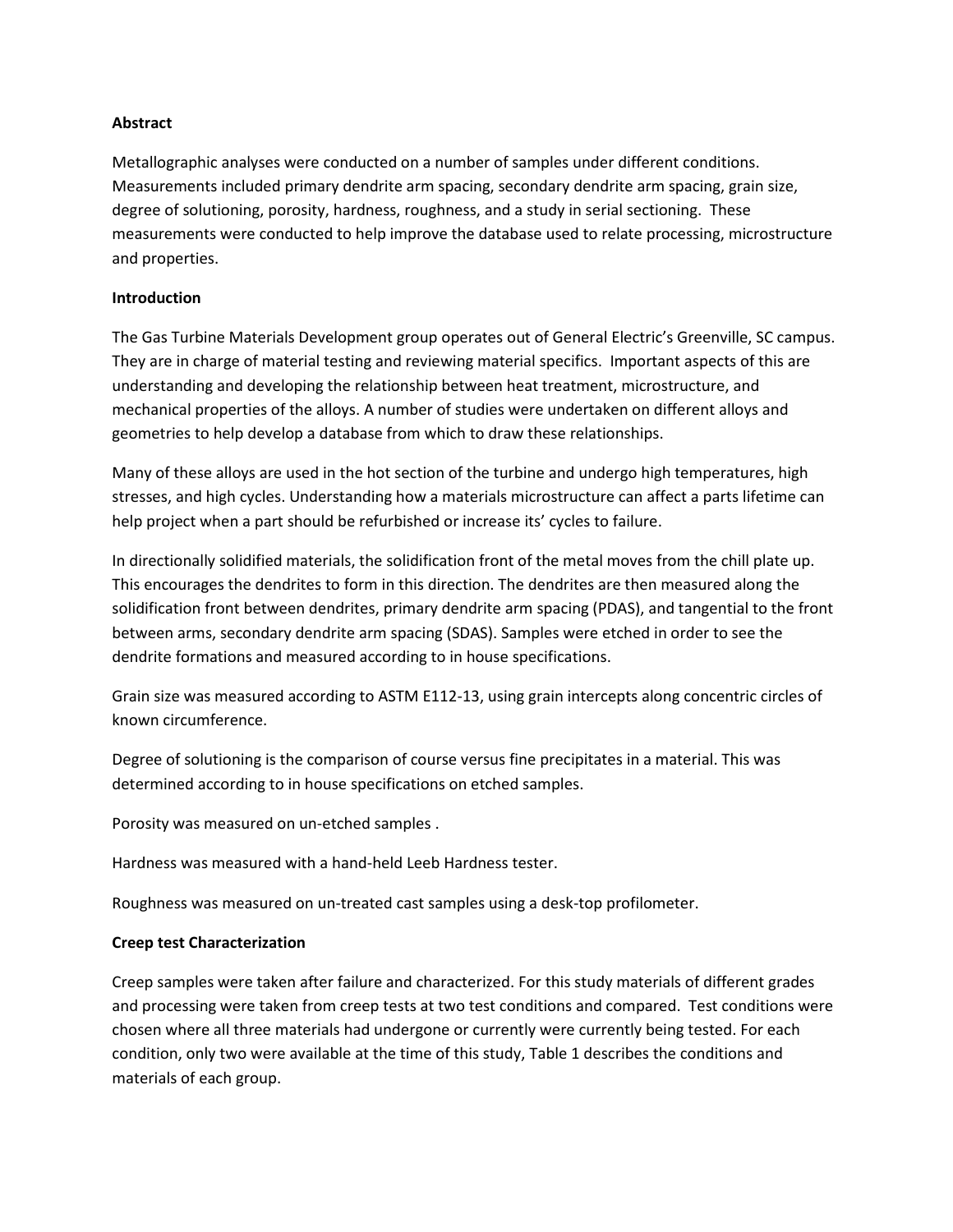#### **Table 1 Testing conditions and materials**

| Low temperature, high stress           | High temperature, low stress          |
|----------------------------------------|---------------------------------------|
| Liquid Metal Cooling, Grade 1 material | Bridgeman Processed, Grade 1 material |
| Bridgeman Processed, Grade 3 material  | Bridgeman Processed, Grade 3 material |

Samples were taken from the threads on a traditional creep test bar. In the low temperature, high stress test condition the LMC had smaller primary dendrite arm spacing (PDAS) and secondary dendrite arm spacing (SDAS). It was also more solutioned than the Bridgeman processed. Both samples had negligible amounts of porosity.



**Figure 1 Representative images of (a) PDAS and (b) SDAS**

The high temperature, low stress condition both samples had similar PDAS and SDAS. The grade 1 material was better solutioned. Both had negligible percent porosity.

### **Slab Characterization**

Samples were taken from an equi-axed slab of heat treated material in a grid pattern described in Figure 2. Grains were slightly larger on the bottom edge of the slab, example of grains in Figure 3. Little porosity was seen across all areas and similar values for degree solutioned were found.



**Figure 2 Cut up plan for slab Figure 3 Image of grains**

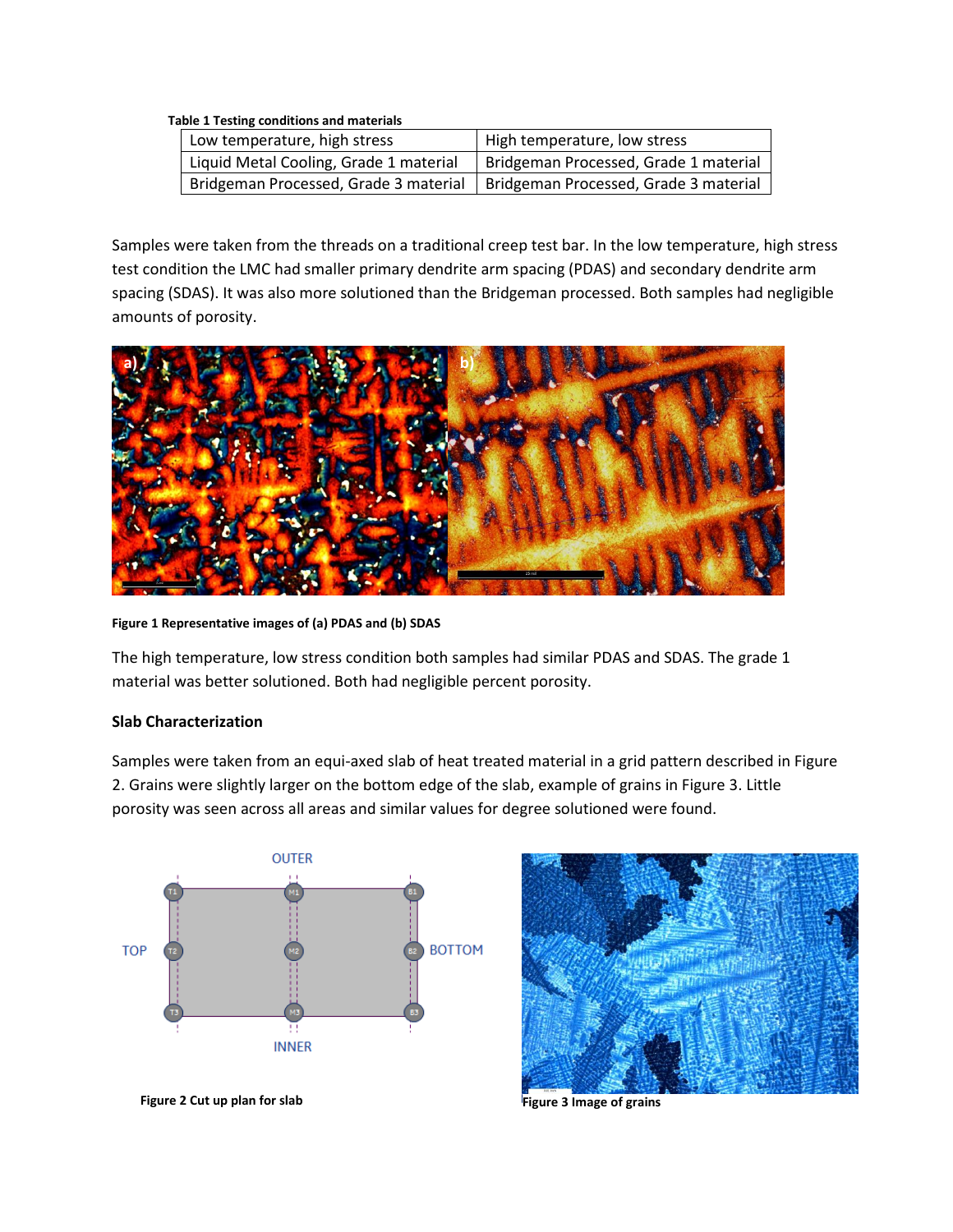#### **Study on Cast parts**

This study was conducted to see if there was any difference in internal or external casting surfaces. Similar roughness values were found for both sides on four different cast parts. A microscope study was conducted on the edges where no oxidation or surface reactions were found, Figure 4.



**Figure 4 Surface of part**

## **Hardness Study**

Hardness values across different geometries were measured on first, second, and third stage buckets for the purpose of marking techniques. Hardness values were found to increase on sections with thin walls but on the sections of interest for marking, they were found to be similar.

## **Shroud Fillet Study**

Serial sectioning was conducted from the blade into the fillet to follow the path of grains and see if any new grains were nucleated. Thus far, no new grains were seen on the forward edge of the fillet.



**Figure 5 Blade tip cross section**